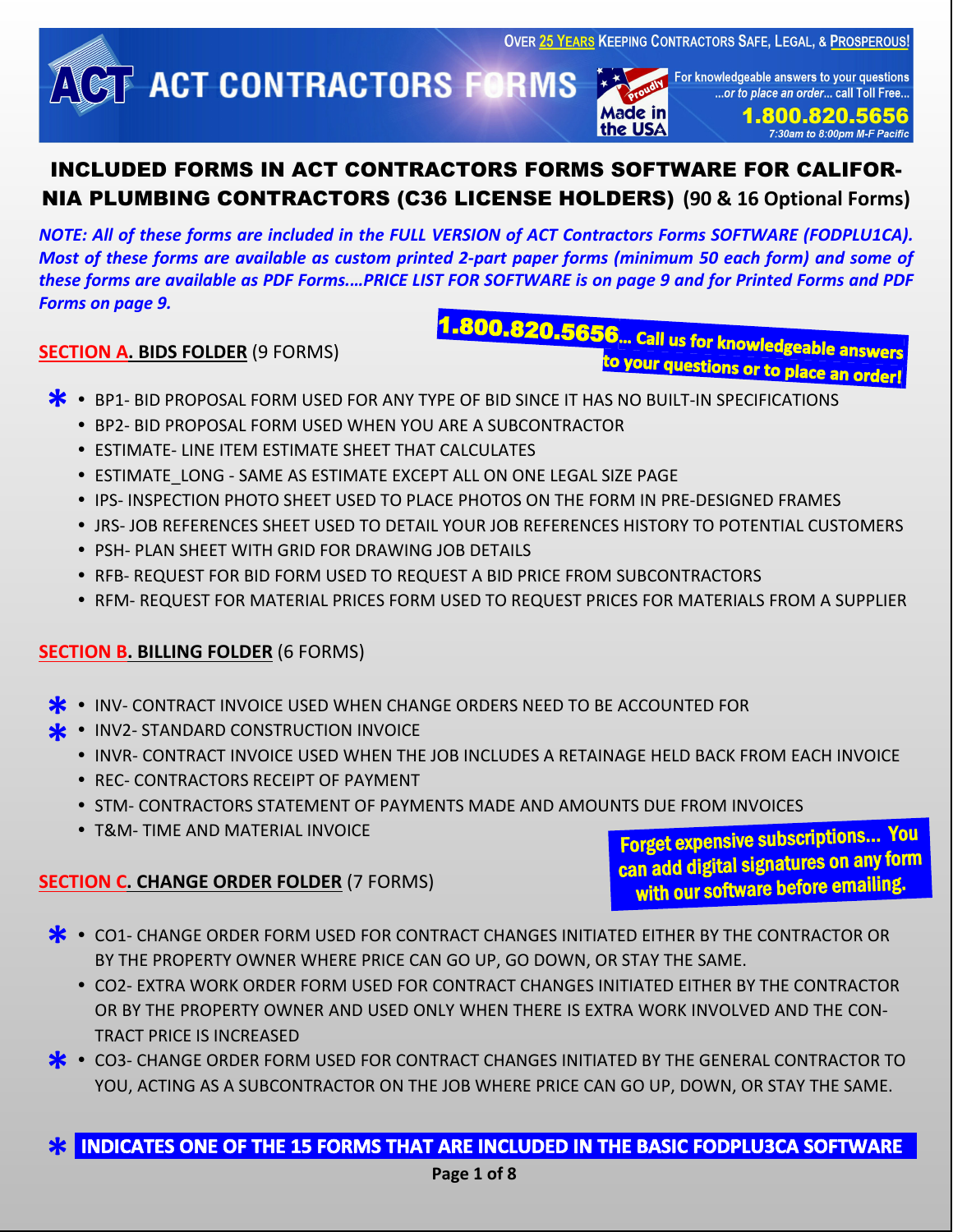- CO4- EXTRA WORK ORDER FORM USED FOR CONTRACT CHANGES INITIATED BY THE GENERAL CONTRAC-TOR TO YOU, ACTING AS A SUBCONTRACTOR ON THE JOB AND USED ONLY WHEN THERE IS EXTRA WORK INVOLVED AND THE CONTRACT PRICE IS INCREASED
- CO5- CHANGE ORDER FORM USED FOR CONTRACT CHANGES INITIATED BY YOU, THE CONTRACTOR, TO ONE OF YOUR SUBCONTRACTORS ON THE JOB WHERE PRICE CAN GO UP, GO DOWN, OR STAY THE SAME.
- CO6- EXTRA WORK ORDER FORM USED FOR CONTRACT CHANGES INITIATED BY YOU, THE CONTRACTOR, TO ONE OF YOUR SUBCONTRACTORS ON THE JOB AND USED ONLY WHEN THERE IS EXTRA WORK IN-VOLVED AND THE CONTRACT PRICE IS INCREASED
- COL- CHANGE ORDER LOG FORM USED BY YOU TO KEEP TRACK OF THE CHANGE ORDERS ISSUED ON THE JOB

# **SECTION D. CONTRACTS FOLDER** (33 FORMS IN THE MAIN FOLDER AND THREE SUB FOLDERS)

# **SECTION D1**. COMMERCIAL & NEW CONSTRUCTION CONTRACTS SUB-FOLDER (6 FORMS)

- COW- COST OF WORK ADDENDUM TO A TIME AND MATERIAL CONTRACT DETAILING WHAT WILL BE BILLED
- COW2- COST OF WORK ADDENDUM FOR COST PLUS CONTRACTS DETAILING WHAT JOB COSTS ARE
- CPF- COST PLUS FIXED FEE CONTRACT USE FORM "COW2" WITH THIS CONTRACT AND IS NOT FOR HOME IMPROVEMENT IN CALIFORNIA
- CPP- COST PLUS PERCENTAGE CONTRACT USE FORM "COW2" WITH THIS CONTRACT AND IS NOT FOR HOME IMPROVEMENT IN CALIFORNIA
- **\*** GC1- CONSTRUCTION CONTRACT USED FOR NON- HOME IMPROVEMENT WORK SUCH AS COMMERCIAL,<br>AND NEW CONSTRUCTION AND NEW CONSTRUCTION
	- TMC- NON-RESIDENTIAL CONSTRUCTION PROPOSAL/CONTRACT USED FOR SIMPLER JOBS WHEN PROPERTY LINES, ETC. AND OTHER CONDITIONS DO NOT APPLY AND THE WORK IS BEING COMPENSATED FOR BY TIME AND MATERIAL... USE FORM "COW" WITH THIS CONTRACT Complies with the new CA <sup>2021</sup> (5) day Cancellation Law Per AB <sup>2471</sup>

**SECTION D2**. HOME IMPROVEMENT CONTRACTS SUB-FOLDER (18 FORMS *6 with 3-day cancellation; 6 with 5-day cancellation for customers 65 years of age and older; 6 with 7-day cancellation for disasters*)

- CS1 & HIN- CONTINUATION SHEET AND FORM HIN COMBINED. INCLUDES CALIFORNIA HOME IMPROVE-MENT NOTICES AND CAN BE PAGES 3 & 4 OF A CA HOME IMPROVEMENT CONTRACT INSTEAD OF USING FORM HIN AS PAGES 3 AND 4. NOTE, EITHER FORM HIN OR THIS FORM MUST BE USED!
- GMP- GUARANTEED MAXIMUM PRICE COST PLUS FIXED FEE HOME IMPROVEMENT CONTRACT TO BE USED WITH COW2. **THE ONLY WAY YOU CAN DO T&M HOME IMPROVEMENT JOBS IN CALIFORNIA OVER \$750!**
- **HIN- HOME IMPROVEMENT NOTICES TO BE ADDED AS PAGES 3 AND 4 OF ANY CA HOME IMPROVEMENT CONTRACT**
- HIP- RESIDENTIAL HOME IMPROVEMENT PROPOSAL/CONTRACT USED WHEN THE CONTRACT IS SIGNED IN HOME AND IS MORE APPROPRIATE FOR SIMPLER HOME IMPROVEMENT JOBS LIKE KITCHEN AND BATH RE-MODELS, ETC. WHEN PROPERTY LINES, PERMITS, AND OTHER CONDITIONS DO NOT APPLY
- **\*** HIPLETTER-HIP BUT ON STANDARD LETTER SIZE PAPER WITH EXTRA PAGES AND COMPLETE WITH ALL CSLB<br>REQUIRED NOTICES AND THE NOTICE OF CANCELLATION REQUIRED NOTICES AND THE NOTICE OF CANCELLATION
	- PL1CA- SIMPLE HOME IMPROVEMENT CONTRACT FOR PLUMBING USED WHEN NO DOWN PAYMENT OR PROGRESS PAYMENTS ARE BEING MADE AND THE ENTIRE CONTRACT AMOUNT IS BEING PAID UPON COM-PLETION VERY POPULAR FOR C36 CONTRACTORS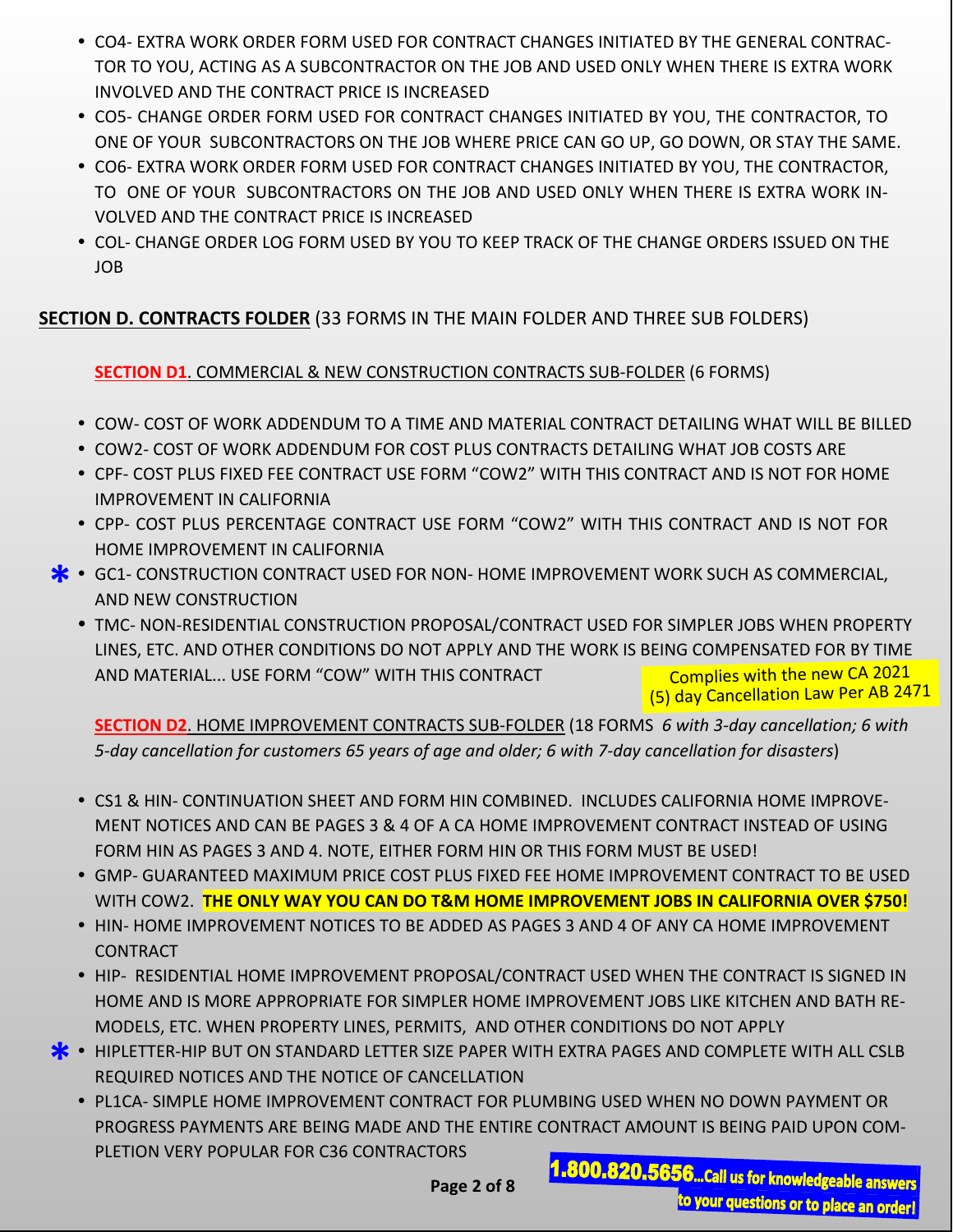**SECTION D3**. NOTICE OF CANCELLATION SUB-FOLDER (9 FORMS *3 forms with 3-day cancellation; 3 forms with 5-day cancellation for customers 65 years and older; 3 forms with 7-day cancellation for disasters*)

- CN1 & CNW- 3 COPIES OF THE NOTICE OF CANCELLATION FORM AND ONE COPY OF THE WAIVER OF THE THREE DAY RIGHT TO CANCEL TOGETHER IN ONE FORM
- **\*** CN1- THREE DAY RIGHT TO CANCEL NOTICE TO BE GIVEN IN DUPLICATE TO THE CUSTOMER ONLY ON HOME IMPROVEMENT JOBS SIGNED IN- HOME. (2 VERSIONS) HOME IMPROVEMENT JOBS SIGNED IN- HOME. (2 VERSIONS)
	- CNW- WAIVER OF THE 3 DAY RIGHT TO CANCEL A HOME IMPROVEMENT CONTRACT SIGNED IN HOME IN CASE OF AN EMERGENCY

**SECTION D4**. SERVICE AND REPAIR CONTRACTS SUB-FOLDER (6 FORMS 2 *forms with 3-day cancellation; 2 forms with 5-day cancellation for customers 65 and older; 2 forms with 7-day cancellation for disasters*)

- **SRC1- FIXED PRICE SERVICE AND REPAIR CONTRACT USED FOR SMALL SERVICE AND/OR REPAIR JOBS** WHOSE TOTAL VALUE IS LESS THAN \$750. THIS CONTRACT ALLOWS YOU TO START THE JOB WITHOUT WAITING FOR THE THREE DAY CANCELLATION PERIOD.
- SRC2- TIME AND MATERIAL SERVICE AND REPAIR CONTRACT USED FOR SMALL SERVICE AND/OR REPAIR JOBS WHOSE TOTAL VALUE IS LESS THAN \$750. THIS CONTRACT ALLOWS YOU TO START THE JOB WITH-JOBS WHOSE TOTAL VALUE IS LESS THAN \$750. THIS CONTRACT ALLOWS YOU TO START THE JOB WITH-OUT WAITING FOR THE THREE DAY CANCELLATION PERIOD. 1.800.820.5656

**SECTION D5.** MAIN CONTRACT FOLDER (11 FORMS)

- CPS- CONTRACT PAYMENT SCHEDULE USED WHEN THERE ARE MANY PROGRESS PAYMENTS ON THE JOB AND WHEN THERE ARE RETENTIONS
- CPS2- CONTRACT PAYMENT SCHEDULE USED WHEN THERE ARE MANY PROGRESS PAYMENTS ON THE JOB AND WHEN THERE ARE NO RETENTIONS
- **\*** CS1- CONTINUATION SHEET USED WHEN THERE IS NOT ENOUGH ROOM ON ANY FORM... PARTICULARLY<br>SPECIFICATIONS ON A CONTRACT SPECIFICATIONS ON A CONTRACT
	- CS1\_LONG- SAME AS CS1 EXCEPT IS LEGAL SIZE FOR MORE WRITING ROOM
	- HAZ- HAZARDOUS MATERIALS HOLD HARMLESS AGREEMENT USED WHEN THERE MIGHT BE HAZARDOUS MATERIALS ON THE JOB THAT THE CONTRACTOR WILL NOT BE RESPONSIBLE FOR
	- **HHR- HOLD HARMLESS FROM RECOMMENDATIONS FORM USED WHEN YOU RECOMMEND ADDITIONAL** WORK OR A COURSE OF ACTION THAT THE HOMEOWNER DOES NOT WANT TO FOLLOW
	- JCA- JOINT CONTROL ADDENDUM TO BE ADDED TO A CONTRACT CALLING FOR FUNDING CONTROL
	- **LCN- LIEN CONTRACT NOTICE ADDED TO ANY HOME IMPROVEMENT CONTRACT THAT TAKES A LIEN OR EN-**CUMBRANCE ON THE PROPERTY TO SECURE PAYMENT FOR THE WORK.. MOST OFTEN USED WHEN THE CONTRACTOR IS TAKING A TRUST DEED OUT ON THE PROPERTY AND FINANCING THE WORK THEMSELVES.
	- **MLST- LIST OF MATERIAL, EQUIPMENT OR SERVICES PROVIDER ON THE PROJECT GIVEN TO OWNER WHEN** REQUESTED
	- PAS- PROJECT ALLOWANCES ADDENDUM TO DETAIL ITEMS THAT ARE NOT YET SPECIFIED BUT THAT AN AL-LOWANCE FOR THEM IS INCLUDED IN THE CONTRACT PRICE.
	- **SLST- LIST OF SUBCONTRACTORS ON THE PROJECT GIVEN TO OWNER WHEN REQUESTED**

Call us for knowledgeable answers to your questions or to place an order!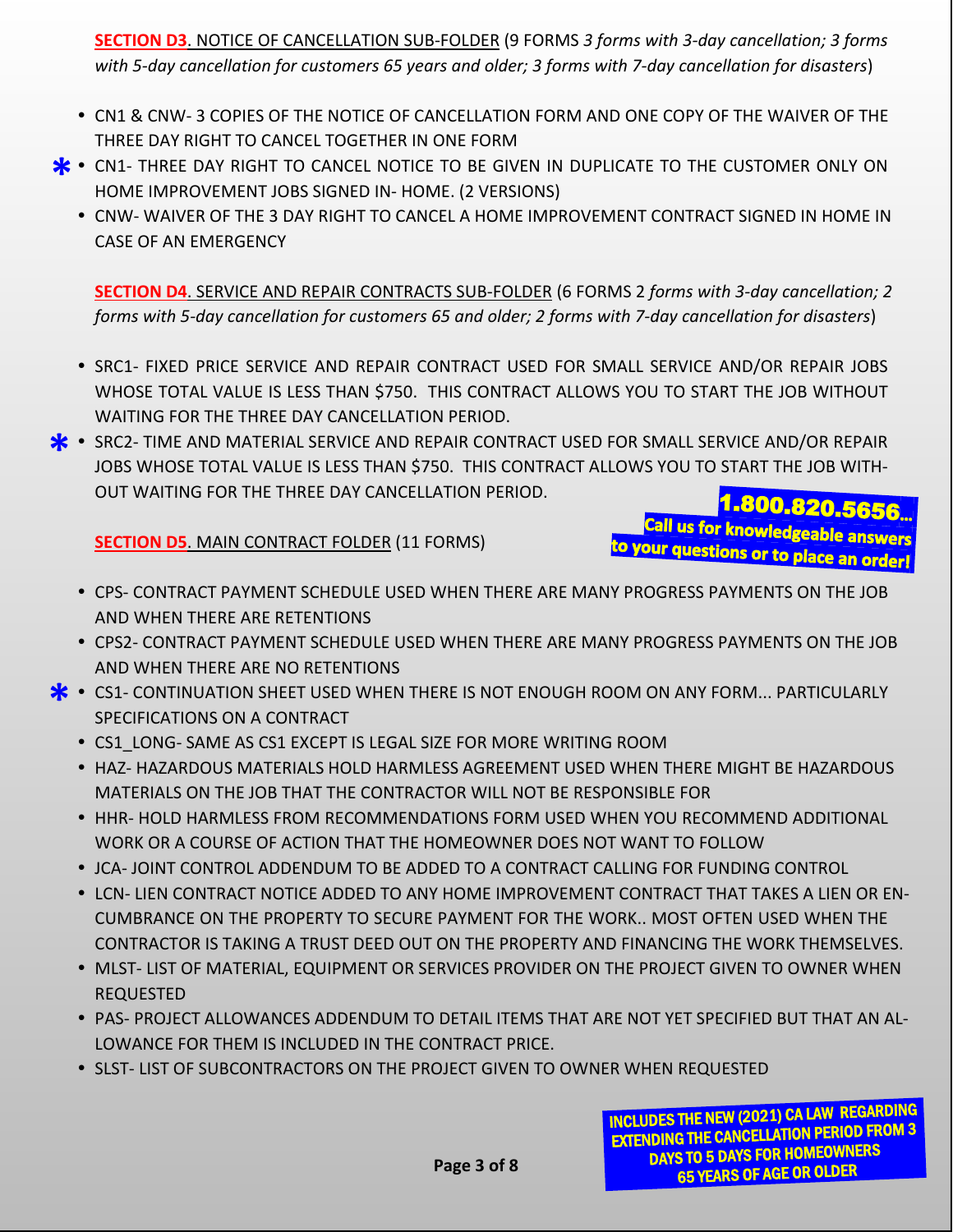# **SECTION E. LIEN RELEASE FORMS FOLDER** (6 FORMS) UPDATED FOR NEW LAWS! NOTE... CALIFORNIA LAW REQUIRES YOU TO GIVE A LIEN RELEASE WHENEVER YOU RECEIVE MONEY!

- **\*** CLR- CONDITIONAL LIEN RELEASE FORM UPON FINAL PAYMENT... USED WHEN PAID BY CHECK SO THAT THE LIEN RELEASE IS CONTINGENT UPON THE CHECK BEING GOOD... USED AT THE TIME OF FINAL PAYME THE LIEN RELEASE IS CONTINGENT UPON THE CHECK BEING GOOD... USED AT THE TIME OF FINAL PAYMENT
- CLRP- CONDITIONAL LIEN RELEASE FORM UPON A PROGRESS PAYMENT... USED WHEN PAID BY CHECK SO THAT THE LIEN RELEASE IS CONTINGENT UPON THE CHECK BEING GOOD... USED AT THE TIME OF ANY THAT THE LIEN RELEASE IS CONTINGENT UPON THE CHECK BEING GOOD... USED AT THE TIME OF ANY PROGRESS PAYMENT
	- COM- COMPLETION CERTIFICATE USED AT THE JOB COMPLETION AND USED TO GET A SIGNATURE FROM THE CUSTOMER THAT THE JOB IS COMPLETED AND THAT THEY ARE SATISFIED WITH THE WORK
- **\*** LLR- LABOR LIEN RELEASE FORM USED TO GET LIEN RELEASES FROM THE INDIVIDUAL WORKERS ON THE JOB JOB
- ULR- UNCONDITIONAL LIEN RELEASE FORM UPON FINAL PAYMENT... THIS LIEN RELEASE IS GOOD AT THE **\*\*\***<br>TIME OF SIGNING AND IS NOT DEPENDENT ON THE FUNDS BEING RELEASED TO THE CONTRACTOR... USEI TIME OF SIGNING AND IS NOT DEPENDENT ON THE FUNDS BEING RELEASED TO THE CONTRACTOR... USED AT THE TIME OF FINAL PAYMENT
- ULRP- UNCONDITIONAL LIEN RELEASE FORM UPON A PROGRESS PAYMENT... THIS LIEN RELEASE IS GOOD AT THE TIME OF SIGNING AND IS NOT DEPENDENT ON THE FUNDS BEING RELEASED TO THE CONTRAC-AT THE TIME OF SIGNING AND IS NOT DEPENDENT ON THE FUNDS BEING RELEASED TO THE CONTRAC-TOR... USED AT THE TIME OF ANY PROGRESS PAYMENT

# **SECTION F. MISCELLANEOUS BUSINESS FORMS FOLDER** (12 FORMS)

1.800.820.5656 Call us for knowledgeable answers to your questions or to place an order!

- #10 MATCHING ENVELOPE- ...#10 SIZE ENVELOPE THAT MATCHES ALL THE OTHER PAPERWORK
- CCA- CREDIT CARD AUTHORIZATION
- DFR- DAILY FIELD REPORT USED FOR DOCUMENTING PROJECT CONDITIONS, SCHEDULING, EVENTS… ETC.
- FAX- FAX TRANSMITTAL COVER SHEET THAT MATCHES YOUR OTHER PAPERWORK
- LTH- MATCHING LETTERHEAD ... LETTERHEAD THAT MATCHES YOUR OTHER PAPERWORK
- MEM- CONSTRUCTION MEMORANDUM FORM USED TO DOCUMENT CONVERSATIONS OR OTHER JOB RE-LATED COMMUNICATIONS
- **PO1- PURCHASE ORDER FORM USED TO DOCUMENT ORDERS FOR MATERIALS AND EQUIPMENT**
- **. RFI- REQUEST FOR INFORMATION FORM USED TO NOTIFY PROJECT PARTNERS THAT YOU ARE HAVING A** PROBLEM AND CANNOT PROCEED UNTIL YOU GET CLARIFICATION/FURTHER INSTRUCTIONS FROM THEM
- **RFT- REQUEST FOR TECHNICAL INSTRUCTIONS FORM USED WHEN A COMPONENT OF A PROJECT PARTNERS** CONTRIBUTION TO THE JOB CANNOT BE PERFORMED AS DETAILED IN THE PLANS AND SPECIFICATIONS AND FURTHER WRITTEN INSTRUCTIONS MUST BE GIVEN BEFORE PROCEEDING... THIS FORM ALSO MAKES THE PROJECT PARTNER AWARE THAT YOU ARE INCURRING DAMAGE DELAYS BECAUSE OF THIS AND MAY ASK FOR COMPENSATION
- **SUB- SUBMITTAL FORM USED WHEN SUBMITTING SAMPLES OR ALTERNATE MATERIALS/TECHNIQUES THAT** MUST BE APPROVED
- TRN- TRANSMITTAL FORM USED FOR TRANSMITTING CONSTRUCTION DOCUMENTS AND/OR SAMPLES TO ANOTHER PARTY
- WTS- WEEKLY TIME SHEET USED TO DOCUMENT THE TIME SPENT BY AN EMPLOYEE OVER A WEEK ON VAR-IOUS JOBS AND PROJECTS AND INCLUDES A TABLE OF JOB CODES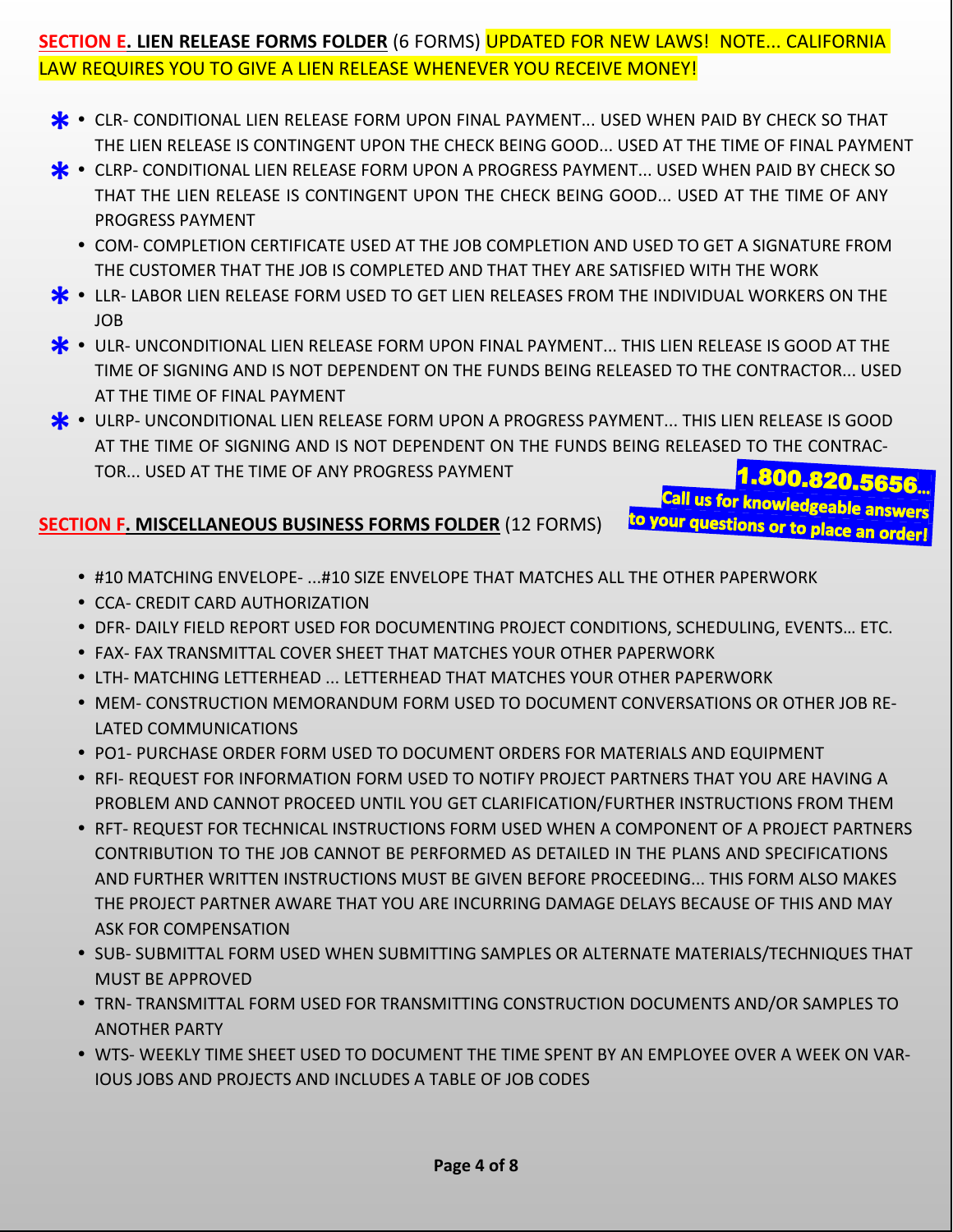#### **SECTION G. MISCELLANEOUS PLUMBING FORMS** (2 FORMS)

- PWO- PLUMBING WORK ORDER
- PWO1- PLUMBING WORK ORDER STYLE 1

Forget expensive subscriptions… You can add digital signatures on any form with our software before emailing.

#### **SECTION H. PRE-LIEN, LIEN FORMS FOLDER** (10 FORMS)

- CAT- TRANSMITTAL LETTER TO BE GIVEN WITH THE CALIFORNIA PRELIMINARY NOTICE TO EXPLAIN THE FORM AND "SOFTEN THE BLOW" AGAINST THE PRIME CONTRACTOR WITH THE PROPERTY OWNER.
- **\*** CPN- CALIFORNIA PRELIMINARY NOTICE OR 20-DAY NOTICE PUBLIC AND PRIVATE VERSIONS TO BE GIVEN TO THE PROPERTY OWNER, LENDER, AND ANY OTHER PARTY OF INTEREST TO INFORM THEM YOU ARE A TO THE PROPERTY OWNER, LENDER, AND ANY OTHER PARTY OF INTEREST TO INFORM THEM YOU ARE A SUPPLIER OF MATERIALS OR LABOR ON THE JOB AND ARE ENTITLED TO LIEN RIGHTS. THIS NOTICE MUST BE GIVEN TO PRESERVE YOUR RIGHT TO LIEN WHEN YOU ARE A SUBCONTRACTOR ON THE PROJECT OR IF YOU ARE A DIRECT CONTRACTOR AND THERE IS A CONSTRUCTION LENDER. THIS IS NOW REQUIRED BY CAL-IFORNIA LAW AND IS NO LONGER "OPTIONAL" EVEN IF YOU DO NOT INTEND TO EVER FILE A LIEN.
	- MEC- CALIFORNIA MECHANICS LIEN TO BE FILED WITH THE COUNTY RECORDER WHEN YOU ARE NOT PAID BY THE PROPERTY OWNER AND WANT TO CLAIM A LIEN TO BE PAID OUT OF THE PROPERTY.
	- $\bullet$  NNR- NOTICE OF NON-RESPONSIBILITY FORM USED WHENEVER WORK IS BEING DONE TO PROPERTY THAT THE OWNER OF THE PROPERTY DID NOT AUTHORIZE. THIS FORM PREVENTS LIENS AGAINST THE PROPERTY FOR WORK AUTHORIZED BY SOMEONE OTHER THAN THE PROPERTY OWNER SUCH AS A TENANT.
	- NOC- NOTICE OF COMPLETION FORM USED TO SET A DATE THAT THE PROPERTY WAS COMPLETED AND LIMIT THE TIME LIEN CLAIMANTS MAY FILE A LIEN.
	- . NOS- NOTICE OF CESSATION FORM USED TO SET A DATE THAT WORK ON THE PROPERTY HAS CEASED, USU-ALLY FOR NON-PAYMENT, BUT CAN BE BECAUSE A CONTRACTOR HAS ABANDONED THE JOB. THIS FORM HAS RAMIFICATIONS ON THE TIME FRAME FOR FILING LIENS AND STOP NOTICES.
	- RML- RELEASE OF MECHANICS LIEN USED WHEN A LIEN THAT HAS BEEN FILED WITH THE COUNTY RECORD-ER HAS BEEN SATISFIED OR IS BEING RELEASED FOR OTHER REASONS
	- **STP- STOP NOTICE IS ESSENTIALLY A "LIEN" AGAINST CONSTRUCTION FUNDS ON A PROJECT. THIS FORM IS** GIVEN TO THE CONSTRUCTION LENDER INFORMING THEM THAT WORK WILL STOP UNTIL OUTSTANDING BILL(S) ARE BROUGHT CURRENT AND THE LENDER IS OBLIGATED TO SEE THAT ENOUGH MONEY IS HELD BACK TO PAY FOR YOUR CONTRACT AND FOR ANY LEGAL OR COLLECTION FEES YOU INCUR BECAUSE OF THE OVERDUE BALANCE.
	- **STR- STOP NOTICE RELEASE FOR PRIVATE JOBS GIVEN WHEN OUTSTANDING AMOUNTS OWED TO YOU ARE** BROUGHT CURRENT.
	- **STR2- STOP NOTICE RELEASE FOR PUBLIC JOBS GIVEN WHEN OUTSTANDING AMOUNTS OWED TO YOU ARE** BROUGHT CURRENT.

### **SECTION I. SUBCONTRACTORS FOLDER** (3 FORMS)

**SC1- SUBCONTRACT AGREEMENT USED BETWEEN THE CONTRACTOR AND ANOTHER CONTRACTOR WHO** WILL BE DOING WORK ON A PROJECT OF THE CONTRACTOR'S AND WHO IS THEREFORE A SUBCONTRAC-TOR OF THE CONTRACTOR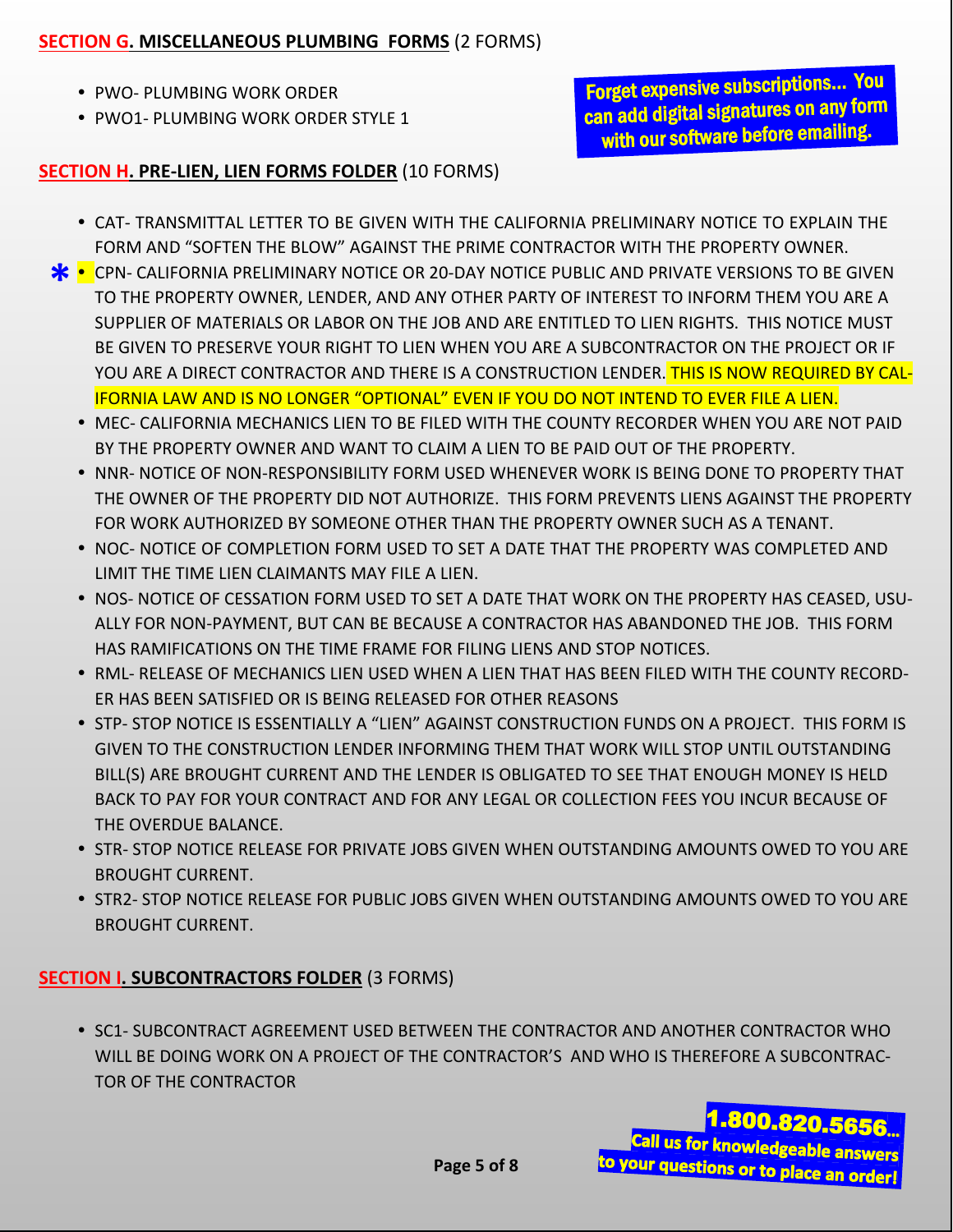- SC2- SUBCONTRACT AGREEMENT SAME AS FORM SC1, THAT INCLUDES AN INDEMNITY CLAUSE OF THE TYPE REQUIRED BY MANY COMMERCIAL LIABILITY COMPANIES TO BE USED BY THEIR INSURED IN AGREE-MENTS WITH THE INSURED CONTRACTOR'S SUBCONTRACTORS
- SC3- SUBCONTRACT FORM USED AS AN AGREEMENT BETWEEN YOUR COMPANY AND ANOTHER CON-<br>TRACTOR... USUALLY A GENERAL CONTRACTOR OR BUILDER... WHOM YOU ARE SUBCONTRACTING WOR TRACTOR... USUALLY A GENERAL CONTRACTOR OR BUILDER... WHOM YOU ARE SUBCONTRACTING WORK FROM

### **SECTION J. WARRANTY FOLDER** (2 FORMS)

Forget expensive subscriptions… You can add digital signatures on any form with our software before emailing.

- CWC1- LIMITED LABOR WARRANTY FOR WORKMANSHIP IN CERTIFICATE FORMAT
- WC1- LIMITED LABOR WARRANTY WORKMANSHIP IN STANDARD FORMAT **\***

### **OPTIONAL MARKETING PACKAGE** (12 FORMS)

- MARKETING DOOR HANGER TEMPLATE- ...USED AS A MARKETING TOOL TO GET LEADS AND SELL JOBS
- SORRY WE MISSED YOU DOOR HANGER TEMPLATE- USED WHEN AN APPOINTMENT IS MISSED
- EIF- PLUMBING CONTRACTOR INFORMATION LABEL USED TO KEEP YOUR COMPANY INFORMATION HANDY FOR YOUR CUSTOMERS AND TO GET REPEAT BUSINESS FROM YOUR CUSTOMERS AND REFERRALS
- MATCHING PLUMBING BROCHURE TEMPLATE
- MATCHING ADDRESS LABEL
- MATCHING PLUMBING ADVERTISEMENT
- MATCHING PLUMBING BUSINESS CARD
- MATCHING #10 ENVELOPE
- MATCHING PLUMBING FLYER
- MATCHING LETTERHEAD
- LOGO
- MATCHING PLUMBING POSTER

call us for knowledgeable answers<br>to your questions or to place an order!

# **SECTION K. OPTIONAL INDEPENDENT CONTRACTOR AGREEMENTS** (4 FORMS-**If you use Salespeople, you NEED THESE FORMS!**)

- SALESPERSON AGREEMENT TO DESIGNATE TERMS AND CONDITIONS YOU WILL REQUIRE OF ANY SALESPER-SONS WHO DO ESTIMATION, CLOSING FOR YOUR COMPANY. DESIGNATES THE TERMS TO MAKE THE SALESPERSON AN INDEPENDENT CONTRACTOR.
- GC2- CONSTRUCTION CONTRACT USED FOR NON- HOME IMPROVEMENT WORK SUCH AS COMMERCIAL, AND NEW CONSTRUCTION USED WHEN A SALESMAN WILL BE SIGNING THE CONTRACT AS AN AGENT FOR THE CONTRACTOR
- GC4- RESIDENTIAL HOME IMPROVEMENT CONTRACT USED WHEN THE CONTRACT IS SIGNED IN HOME AND WHEN A SALESMAN WILL BE SIGNING THE CONTRACT AS AN AGENT FOR THE CONTRACTOR
- SUBCONTRACTOR AGREEMENT TO DESIGNATE TERMS AND CONDITIONS YOU WILL REQUIRE OF ANY SUB-CONTRACTOR WHO DOES WORK FOR YOUR COMPANY. THIS IS A "BLANKET" AGREEMENT. DESIGNATES THE TERMS TO MAKE THE SUBCONTRACTOR AN INDEPENDENT CONTRACTOR.

# **PRICING FOR THE DIFFERENT PRODUCTS (SOFTWARE, PDF, PRINTED FORMS) ARE ON THE NEXT PAGES… BE SURE TO CONTINUE!**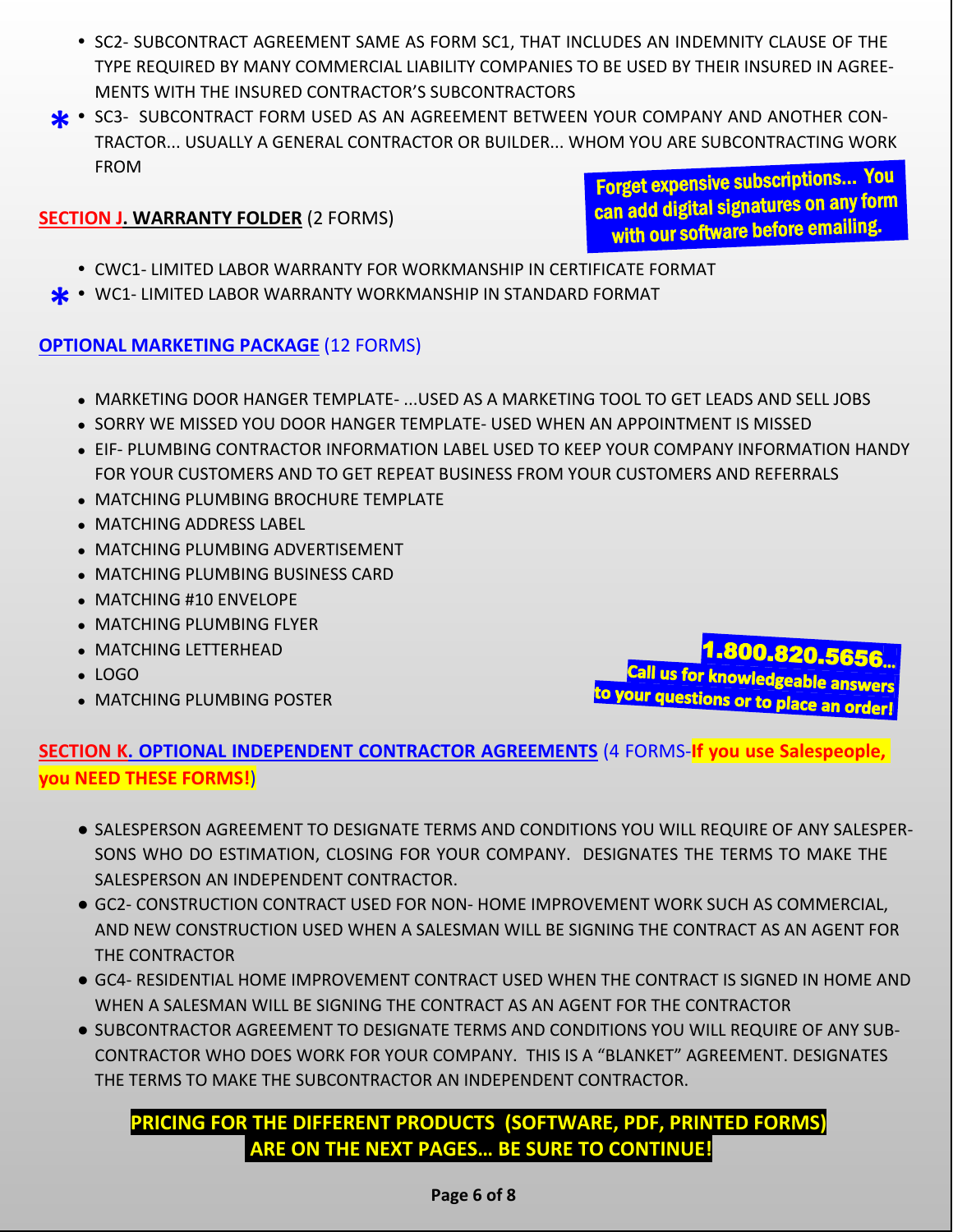| <b>ACT Contractors Forms SOFTWARE  Our Most Popular Form Solution</b> |                                                                                                                                                                                                                                                                                                         |              |  |  |
|-----------------------------------------------------------------------|---------------------------------------------------------------------------------------------------------------------------------------------------------------------------------------------------------------------------------------------------------------------------------------------------------|--------------|--|--|
| <b>CATALOG NUMBER</b>                                                 | <b>DESCRIPTION</b>                                                                                                                                                                                                                                                                                      | <b>PRICE</b> |  |  |
| <b>FODPLU1CA</b>                                                      | ACT CONTRACTORS FORMS SOFTWARE for California General Con-<br>tractors with ALL 90 forms shown above  We set-up your LOGO &<br>Company Information ON EACH & EVERY FORM- A true "TURNKEY"<br>Form Solution                                                                                              | \$419.00     |  |  |
|                                                                       |                                                                                                                                                                                                                                                                                                         |              |  |  |
| <b>FODPLU3CA</b>                                                      | ACT CONTRACTORS FORMS SOFTWARE for California General<br>Contractors with the 15 essential forms shown with a <b>BLUE</b> asterisk in<br>the list above  We set-up your LOGO & Company Information ON<br>ALL 15 FORMS- A "TURNKEY" Form Solution.                                                       | \$289.00     |  |  |
|                                                                       |                                                                                                                                                                                                                                                                                                         |              |  |  |
| <b>FODPLU5CA</b>                                                      | ACT CONTRACTORS FORMS SOFTWARE for California General<br>Contractors with ANY 5 forms from the list shown above  We set-up<br>your LOGO & Company Information ON ALL 5 Forms.                                                                                                                           | \$249.00     |  |  |
|                                                                       |                                                                                                                                                                                                                                                                                                         |              |  |  |
| Package                                                               | <b>OPTIONAL- Marketing OPTIONAL add on to FODPLU1CA or FODPLU3CA or FODPLU5CA</b><br>and adds the 12 MARKETING Templates listed above.                                                                                                                                                                  | \$125.00     |  |  |
|                                                                       |                                                                                                                                                                                                                                                                                                         |              |  |  |
|                                                                       | OPTIONAL add on to FODPLU1CA or FODPLU3CA or FODPLU5CA<br><b>OPTIONAL- Independent and adds the 2 Independent Contractors Agreements for Salespeople</b><br>Contractor/Sales Package and Subs who will be 1099 compensated. And 2 Contracts for Salesper-<br>son who sign contracts for the Contractor. | \$125.00     |  |  |
|                                                                       |                                                                                                                                                                                                                                                                                                         |              |  |  |
|                                                                       | <b>OPTIONAL- USB Install</b> OPTIONAL install from a USB Flash Drive instead of Disks (useful if you<br>do not have a disk drive on your computer but do have a USB port!                                                                                                                               | \$20.00      |  |  |
|                                                                       |                                                                                                                                                                                                                                                                                                         |              |  |  |
| <b>OPTIONAL--Download</b>                                             | OPTIONAL RUSH orders we prepare a download of the software with-<br>in 12 hours after your approval of the layout IF YOU NEED IT FAST!                                                                                                                                                                  | \$25.00      |  |  |



#### SOME ADVANTAGES OF OUR SOFTWARE PROGRAM

- 1. Complete Program Just needs MS Windows to install into.
- 2. Includes Unlimited Use of ALL Forms with NO Recurring FEES.
- 3. Fill out any form on your MS Windows computer or laptop (install software on both).
- 4. Print out Blank Forms for use in the field.
- 5. Print your own Carbonless Multi-Part Forms… we show you how.
- 6. Spell Check your text. Format text however you like.
- 7. Save copies to your hard drive for future reference and editing.
- 8. Draw simple diagrams and layouts.
- 9. Change the forms themselves… forms are not locked and are fully editable… make the form fit your business.
- 10. Change your phone number or anything else… No Problem!
- 11. Add digital photos to any form with simple drag and drop, resize, even do simple photo editing.
- 12. Email any form as a secure PDF from within the software with or without a DIGITAL SIGNATURE.
- 13. Meets CSLB and Federal laws.
- 14. We EVEN keep you current with new CA laws… ask us how!